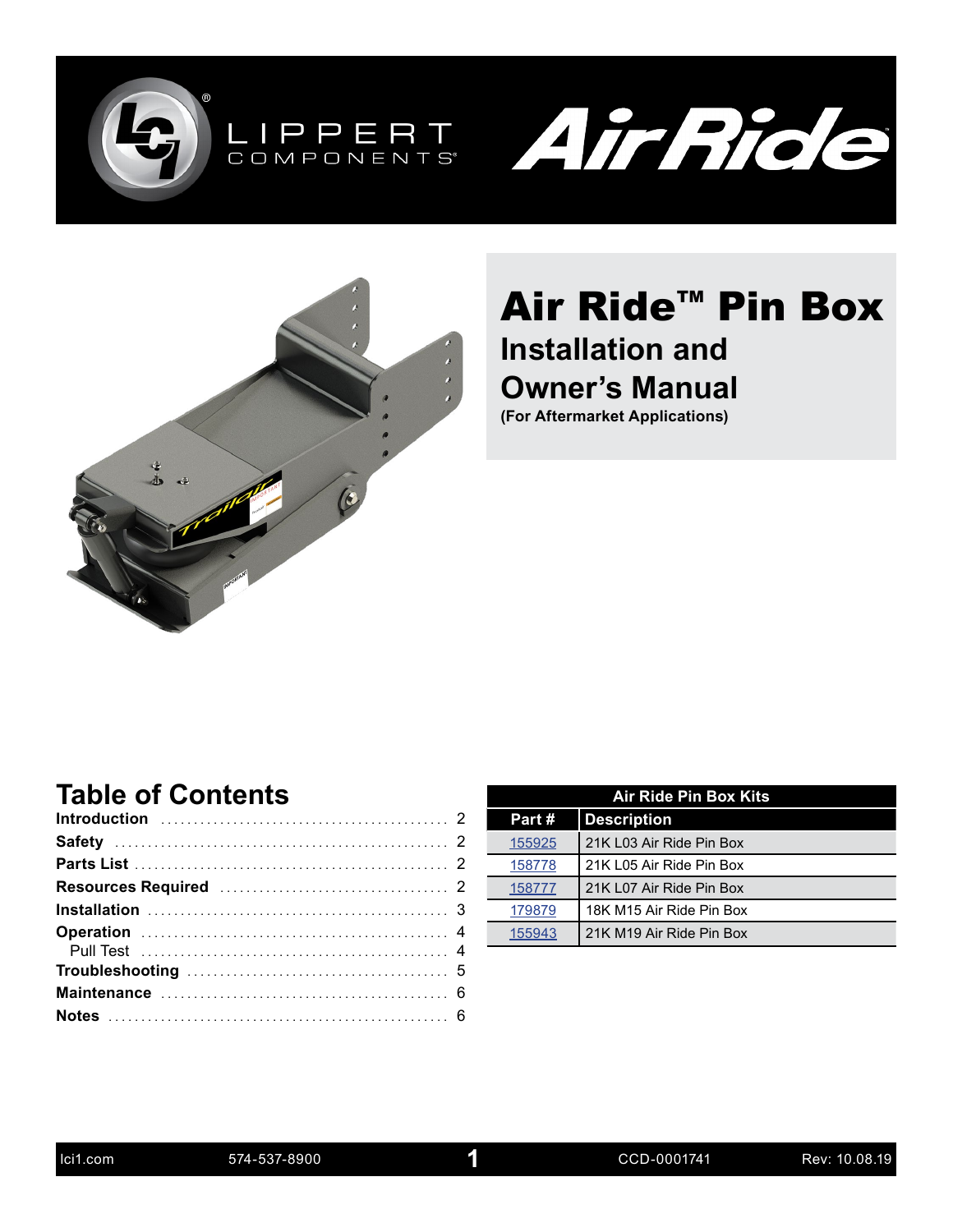<span id="page-1-0"></span>



**Introduction**

Trailair was first-to-market with Air Ride™ for 5th Wheels and still leads the way with innovative 5th Wheel pin box technology. The new Air Ride Pin Box uses time-tested Trailair air ride technology to provide an unparalleled ride, eliminating chucking and the vertical tug-of-war between the 5th Wheel and tow vehicle.

Additional information about this product can be obtained from [lci1.com/support](https://www.lci1.com/support/) or by using the myLCI app. Replacement kits can be ordered from [https://store.lci1.](https://store.lci1.com/) [com/](https://store.lci1.com/) or by using the myLCI app.

The myLCI app is available for free on iTunes® for iPhone® and iPad® and also on Google Play™ for Android™ users.

iTunes®, iPhone®, and iPad® are registered trademarks of Apple Inc.

Google Play™ and Android™ are trademarks of Google Inc.

#### **Safety**

Read and fully understand all instructions before installing or operating this product.

Adhere to all safety labels.

## **A WARNING**

**THE "WARNING" SYMBOL ABOVE IS A SIGN THAT A PROCEDURE HAS A SAFETY RISK INVOLVED THAT MAY CAUSE DEATH, SERIOUS PERSONAL INJURY, SEVERE PRODUCT AND/OR PROPERTY DAMAGE IF NOT PERFORMED SAFELY AND WITHIN THE PARAMETERS SET FORTH WITHIN THIS MANUAL.**

# **A CAUTION**

**THE "CAUTION" SYMBOL ABOVE IS A SIGN THAT A PROCEDURE HAS A RISK INVOLVED THAT MAY CAUSE PERSONAL INJURY AND/OR PRODUCT DAMAGE IF NOT PERFORMED SAFELY AND WITHIN THE PARAMETERS SET FORTH WITHIN THIS MANUAL.**

Make sure pin box is sufficiently and properly supported before removing mounting hardware.

Prior to new pin box installation, make sure air bag on new pin box is not overinflated.

#### **Parts List**



**NOTE:** Part numbers are shown for identification purposes only. Not all parts are available for individual sale. All parts with a link to the Lippert Store can be purchased.

| Letter | <b>PN</b> | <b>Description</b> |
|--------|-----------|--------------------|
|        | 156740    | <b>Tank Valve</b>  |
| В      | 177223    | Oil Shock          |
| C      | 432404    | Air Spring         |

#### **Resources Required**

- 2-3 people, depending on task
- Air compressor
- Wrench and socket set
- Safety glasses
- Tape measure
- Box end wrenches
- Level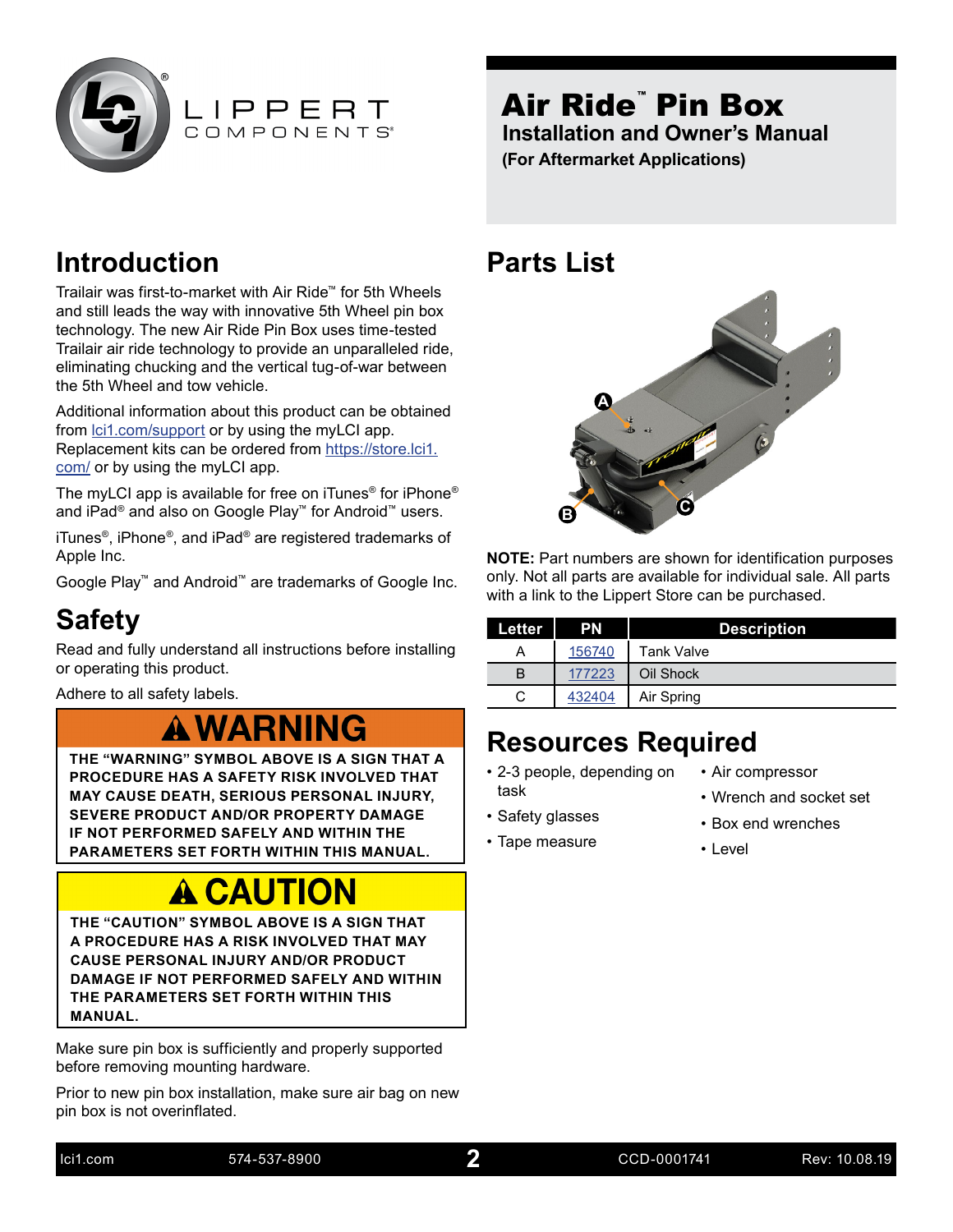<span id="page-2-0"></span>

#### **Installation**

**NOTE:** The pin box assembly weighs several hundred pounds. A minimum of two people are required to complete the removal and installation of the pin boxes. A forklift may be used to lift the pin box into position.

**NOTE:** The 5th Wheel should always be towed while level. Adjustment of the pin box mounting height, the tow vehicle height or suspension may be necessary to accomplish a leight of susperision may be necessary to accomplism a **3.** Properly support the pin box assembly.<br>level towing condition.

**A CAUTION** 

**MOVING PARTS CAN PINCH, CRUSH OR CUT. KEEP CLEAR AND USE CAUTION.**

**1.** Level the trailer front-to-back.

**2.** Measure from the ground to the bottom of the kingpin plate on the current pin box. Record this dimension as A **(Fig.1)**.



#### **A WARNING**

**AN UNSUPPORTED PIN BOX DURING PRODUCT REMOVAL CAN RESULT IN DEATH, SERIOUS PERSONAL INJURY, SEVERE PRODUCT AND/OR PROPERTY DAMAGE. PROPERLY SUPPORT PIN BOX BEFORE REMOVING MOUNTING BOLTS.**

- 
- **4.** Remove fasteners holding the original pin box in place.

**5.** Remove original pin box. Retain mounting fasteners for reuse.

**6.** Hoist the new pin box into place.

**7.** When installing the new pin box, measure from the ground up to the flat plate of the upper jaw of the pin box. Once the new pin box is aligned, that measurement should be equal to the measurement taken in step 2 plus 11  $\frac{3}{4}$ ". Record this dimension as B **(Fig.2)**.

**8.** Reinstall previously removed fasteners (step 4).

**NOTE:** Use the same amount of fasteners as were previously used. If any nuts, bolts or washers are damaged or unusable, replace with new fasteners equivalent in style, grade and diameter as original hardware.

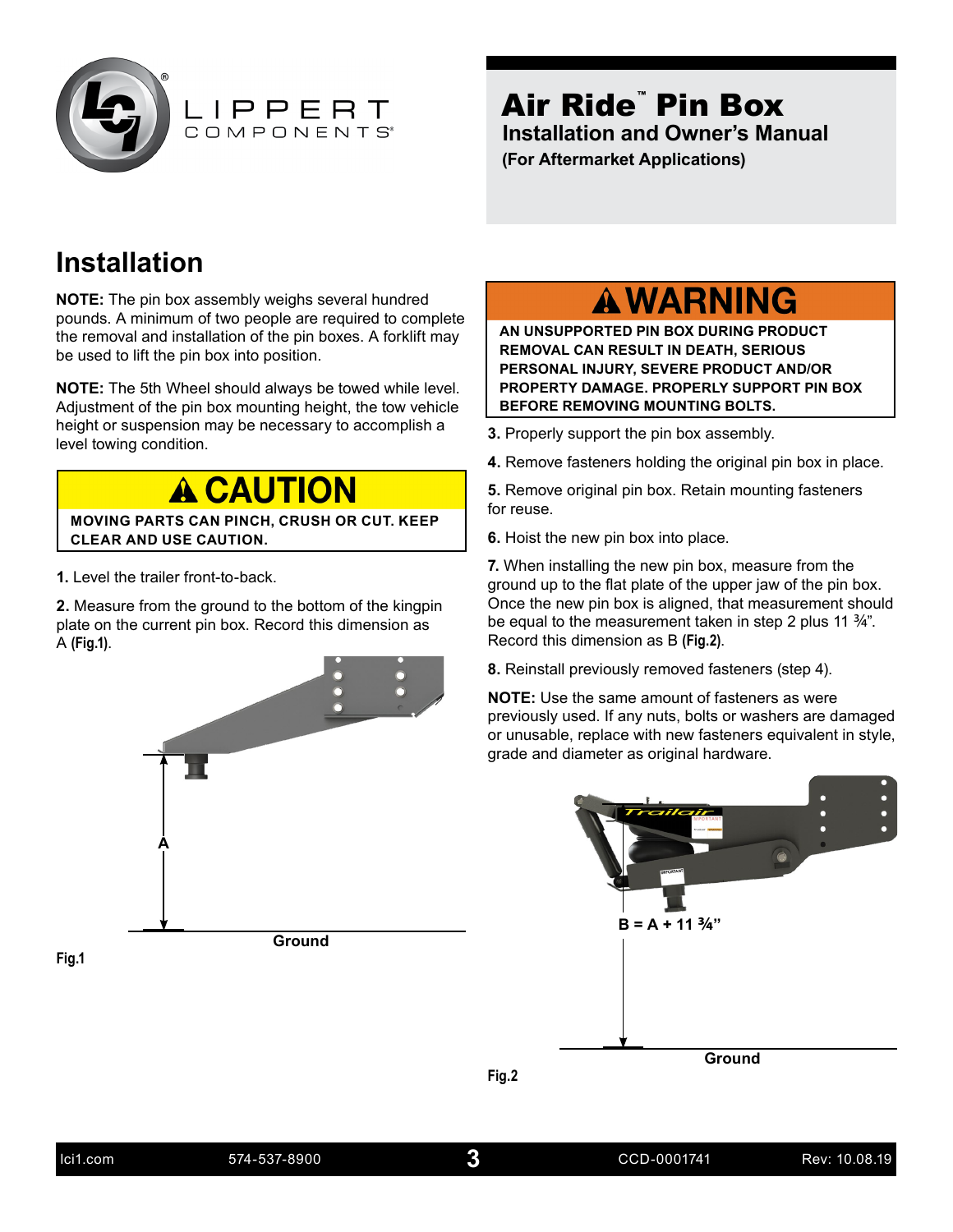<span id="page-3-0"></span>

# LIPPERT

#### Air Ride™ Pin Box **Installation and Owner's Manual (For Aftermarket Applications)**

- **9.** Torque pin box bolts and nuts accordingly:
- Torque 1/2" bolts to 110 ft-lbs minimum.
- Torque 5/8" bolts to 160 ft-lbs minimum.
- Torque 3/4" bolts to 210 ft-lbs minimum.

**10.** Make sure that the 5th wheel coupler located in the tow vehicle is mounted according to the proper instructions of the 5th Wheel manufacturer. In addition, make sure that it is in good working condition. A non- or poor-working coupler will affect pin box performance, resulting in an unsafe towing condition. Make sure the 5th Wheel connection is never located behind the center of the drive axle.

**11.** After all nuts and bolts have been tightened, attach trailer to tow vehicle. Before applying the air nozzle fitting at the top of the pin box, make sure the alignment pin is in the hole on the bottom of the air spring.

**12.** With the tow vehicle at rest, inflate the air bag with enough air to raise the pin box to the ride height mark on the front of the shock absorber **(Fig.3A)**. The starting pressure should be around 80-90 psi, with the pressure increased according to the ride height mark. However, the



pressure is not to exceed 120 psi. Filling should be stopped when reaching either the ride height mark or 120 psi, whichever comes first. The minimum pressure is 45 psi.

**13.** Check the air pressure level on the air bag before each use and adjust accordingly.

#### **Operation**

**A WARNING** 

**AN OVERINFLATED AIR BAG CAN BURST, RESULTING IN DEATH, SERIOUS PERSONAL INJURY, SEVERE PRODUCT AND/OR PROPERTY DAMAGE. DO NOT OVERINFLATE AIR BAG. INFLATE AIR BAG TO RIDE HEIGHT LEVEL IDENTIFIED ON THE SHOCK ABSORBER.**

# **A CAUTION**

**THE AIR BAG CAN LOSE AIR OVER TIME, RESULTING IN REDUCED OR LOSS OF PRODUCT PERFORMANCE. REDUCED OR LOSS OF PRODUCT PERFORMANCE CAN CAUSE PRODUCT AND/OR PROPERTY DAMAGE. ALWAYS VERIFY CORRECT LEVEL AGAINST THE SHOCK'S HEIGHT MARK AND TRAILER BEFORE TRAVELING. ADJUST AIR PRESSURE AS NECESSARY TO ACHIEVE CORRECT PIN BOX LEVEL.**

# **A CAUTION**

**AN UNSECURED AIR SPRING DURING INFLATION CAN CAUSE PERSONAL INJURY. MAKE SURE AIR SPRING IS PROPERLY SECURED TO THE PIN BOX BEFORE INFLATING. INSTALL AIR CAP TO SAFELY COMPLETE AIR SPRING INFLATION.**

#### **Pull Test**

**1.** Make sure the trailer wheels are blocked, the trailer landing gear is resting on firm ground to support the trailer and the tow vehicle is in park with the emergency brake engaged.

**2.** Return to the cab of the tow vehicle, release the emergency brake and then apply the trailer brakes.

**Fig.3**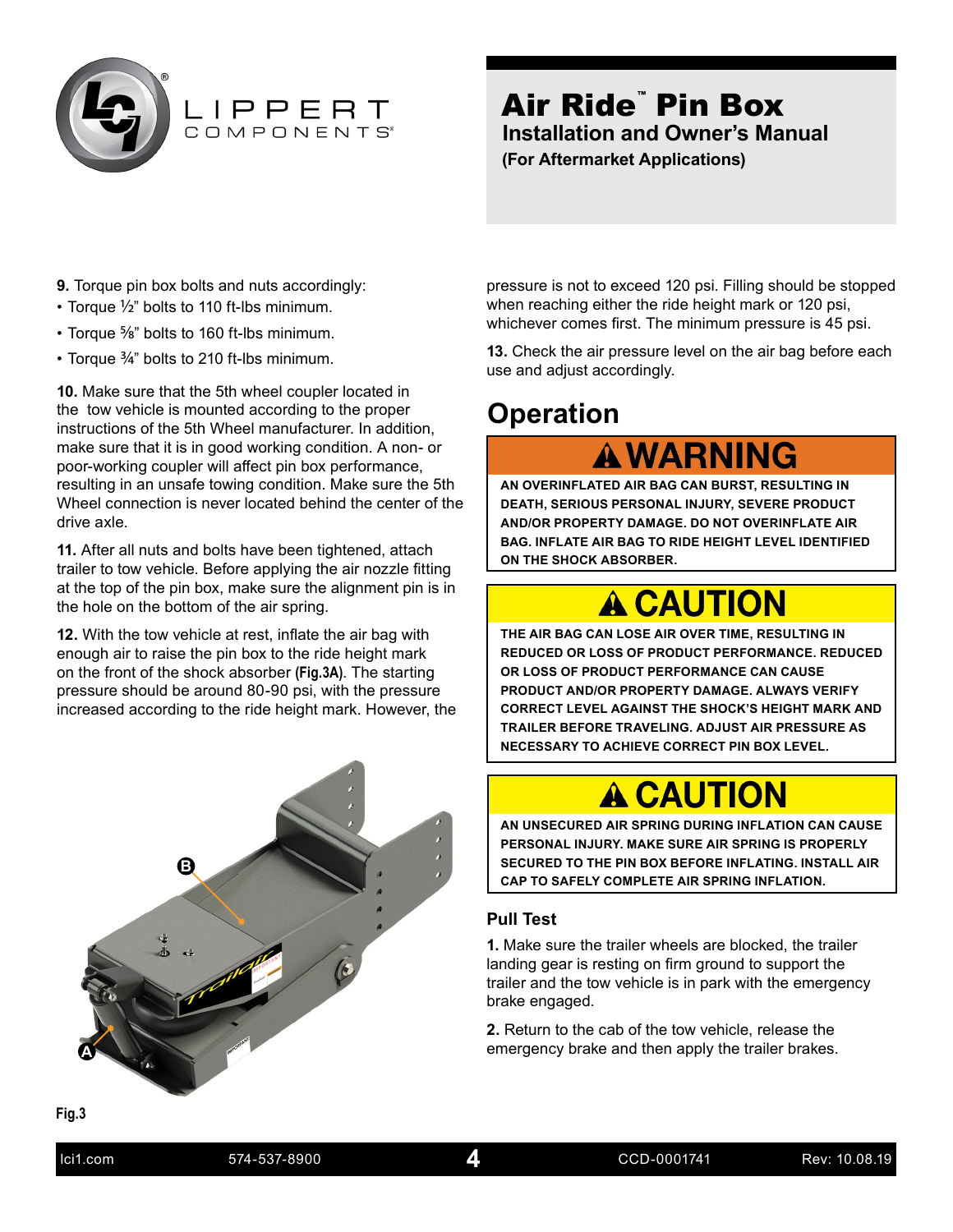<span id="page-4-0"></span>

LIPPERT

#### Air Ride™ Pin Box **Installation and Owner's Manual (For Aftermarket Applications)**

### **A WARNING**

**FAILURE TO PERFORM A PULL TEST MAY RESULT IN SEVERE PROPERTY DAMAGE, SERIOUS PERSONAL INJURY OR DEATH. FAILURE TO SECURE TOW VEHICLE AND TRAILER FROM MOVEMENT DURING PROCEDURE COULD RESULT IN SEVERE PROPERTY DAMAGE, SERIOUS PERSONAL INJURY OR DEATH. MAKE SURE TOW VEHICLE AND TRAILER ARE PROPERLY SECURED AGAINST MOVEMENT DURING THE PROCEDURE.**

**3.** Slowly pull the trailer forward with the tow vehicle.

**A.** If the tow vehicle is properly hitched, the wheel blocks and trailer brakes should keep the truck from moving forward.

**B.** If the trailer is not properly hitched, the trailer will separate from the hitch and the truck will move forward while leaving the trailer behind. If this happens, repeat hitching procedure.

**4.** After successfully performing the pull test, fully raise the landing gear per manufacturer's recommendations.

**5.** Check and inspect all electrical circuits for proper operation, to include clearance lights, turn signals and stop lights.

**6.** Remove and store all trailer wheel blocks.

#### **Troubleshooting**

| What is happening?                    | What should be done?                                                                                                                                                                                                                                                                                                        |  |  |  |  |  |  |  |
|---------------------------------------|-----------------------------------------------------------------------------------------------------------------------------------------------------------------------------------------------------------------------------------------------------------------------------------------------------------------------------|--|--|--|--|--|--|--|
| Trailer not level.                    | Adjust pin box or hitch<br>accordingly.                                                                                                                                                                                                                                                                                     |  |  |  |  |  |  |  |
| Excessive chucking in tow<br>vehicle. | Inspect pin box air bag air<br>pressure. Add or remove<br>air to recommended point.<br>If low, check for leaks and<br>replace if needed.                                                                                                                                                                                    |  |  |  |  |  |  |  |
| Excessive noise from pin<br>box area. | Verify that the pin box is<br>securely attached to the<br>5th wheel. If the king pin<br>is excessively worn, the<br>jaw plate will need to be<br>replaced. Check pressure<br>in air bag and replace if not<br>holding air. Look for damage<br>on shock or a disconnected<br>shock. Reconnect or replace<br>shock if needed. |  |  |  |  |  |  |  |
|                                       | Hitch mechanisms can<br>also cause noise. Verify<br>that unwanted noise is not<br>coming from the hitch. The<br>hitch manufacturer can<br>provide guidelines for this<br>check.                                                                                                                                             |  |  |  |  |  |  |  |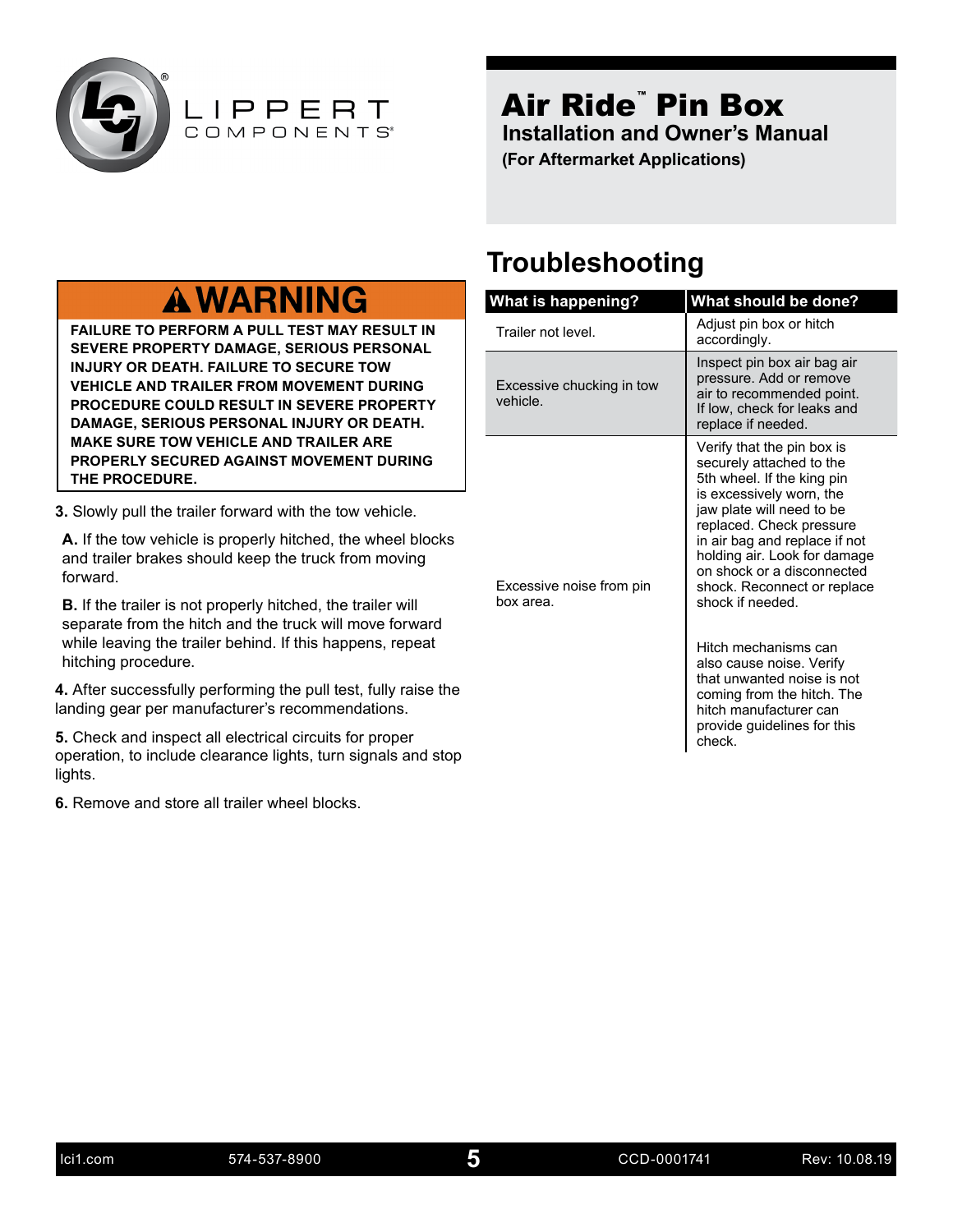<span id="page-5-0"></span>



#### **Maintenance Notes**

Periodically check the recess on the top of the pin box **(Fig.3B)** for standing water. Drain water and remove debris as needed. The area should be clean and clear of all contaminants.

The pin box air bag can lose air over time. Always check pin box and that trailer is level before traveling. Adjust air bag air pressure as necessary to achieve proper ride height.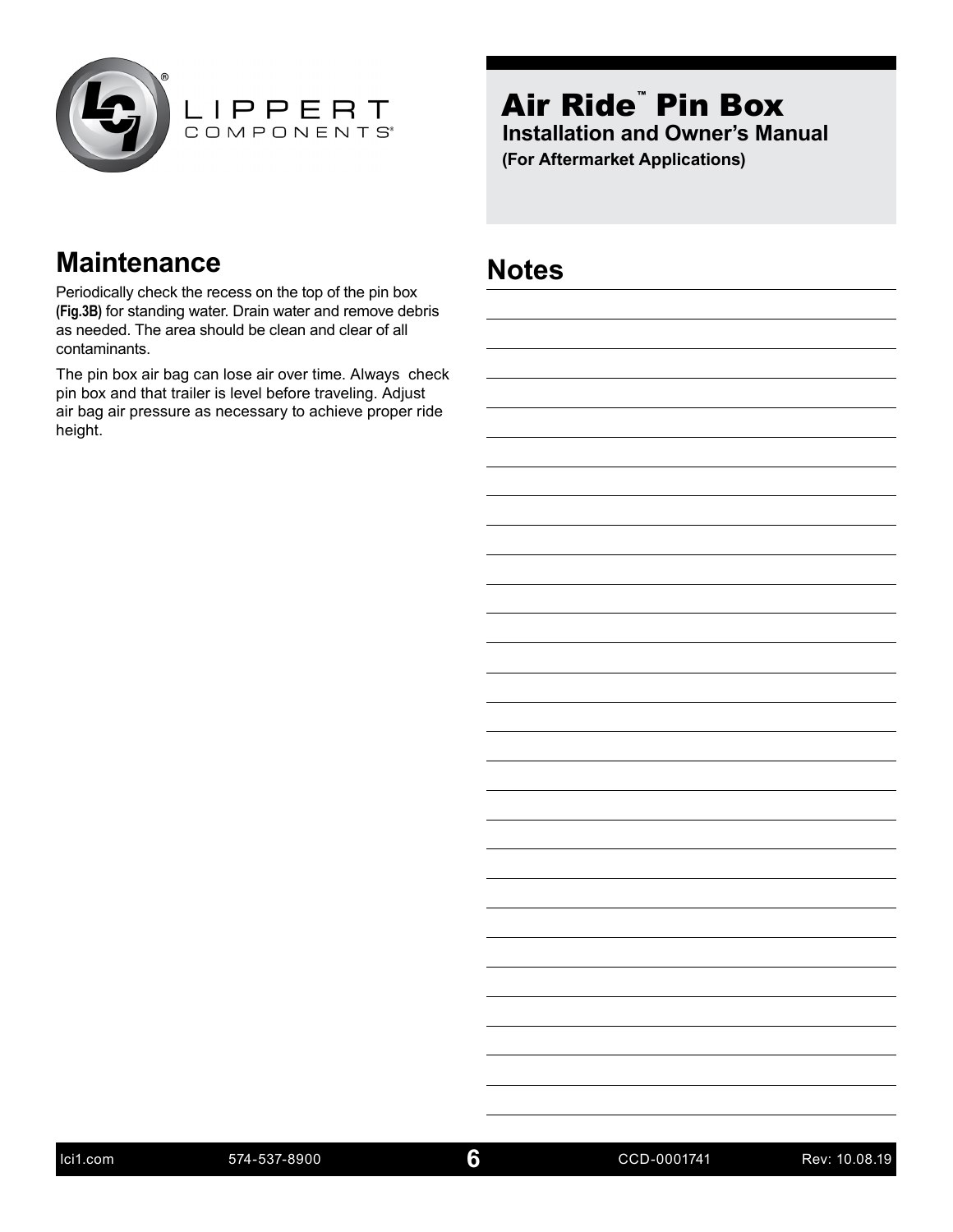

| <b>Notes</b> |                                                                                                                                       |
|--------------|---------------------------------------------------------------------------------------------------------------------------------------|
|              |                                                                                                                                       |
|              |                                                                                                                                       |
|              |                                                                                                                                       |
|              |                                                                                                                                       |
|              |                                                                                                                                       |
|              |                                                                                                                                       |
|              |                                                                                                                                       |
|              |                                                                                                                                       |
|              |                                                                                                                                       |
|              |                                                                                                                                       |
|              |                                                                                                                                       |
|              |                                                                                                                                       |
|              |                                                                                                                                       |
|              |                                                                                                                                       |
|              |                                                                                                                                       |
|              |                                                                                                                                       |
|              |                                                                                                                                       |
|              |                                                                                                                                       |
|              |                                                                                                                                       |
|              |                                                                                                                                       |
|              |                                                                                                                                       |
|              |                                                                                                                                       |
|              | <u> 1989 - Andrea Andrew Maria (h. 1989).</u><br>1905 - Andrew Maria (h. 1906).<br><u> 1989 - Johann Barn, amerikansk politiker (</u> |
|              |                                                                                                                                       |
|              |                                                                                                                                       |
|              |                                                                                                                                       |
|              | $\sim$                                                                                                                                |
| —————————    | -                                                                                                                                     |
|              |                                                                                                                                       |